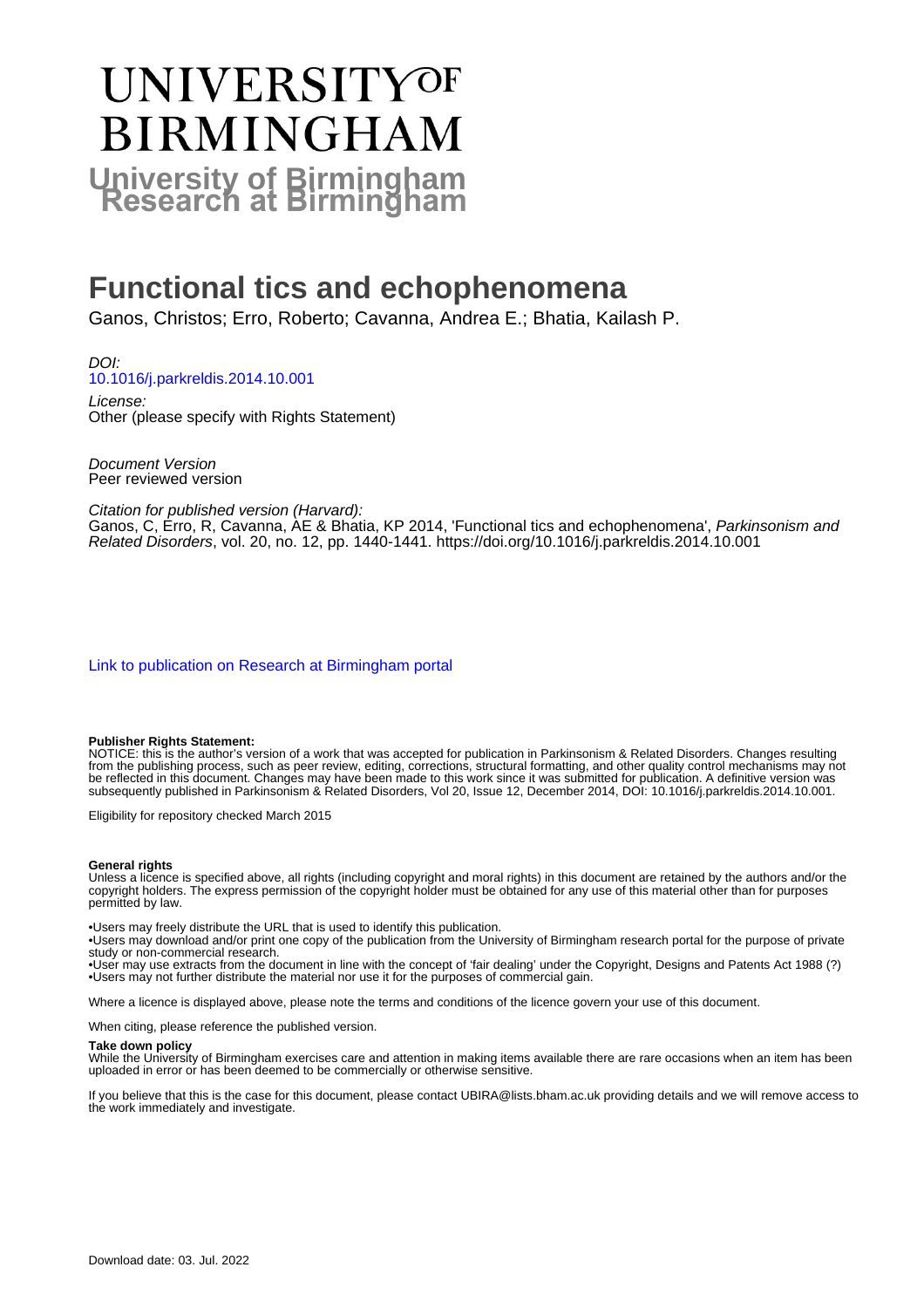## Accepted Manuscript

Functional tics and echophenomena

Christos Ganos, Dr. Roberto Erro, Andrea E. Cavanna, Kailash P. Bhatia

PII: S1353-8020(14)00370-8

DOI: [10.1016/j.parkreldis.2014.10.001](http://dx.doi.org/10.1016/j.parkreldis.2014.10.001)

Reference: PRD 2454

To appear in: Parkinsonism and Related Disorders

Received Date: 1 June 2014

Revised Date: 18 July 2014

Accepted Date: 2 October 2014

Please cite this article as: Ganos C, Erro R, Cavanna AE, Bhatia KP, Functional tics and echophenomena, *Parkinsonism and Related Disorders* (2014), doi: 10.1016/j.parkreldis.2014.10.001.

This is a PDF file of an unedited manuscript that has been accepted for publication. As a service to our customers we are providing this early version of the manuscript. The manuscript will undergo copyediting, typesetting, and review of the resulting proof before it is published in its final form. Please note that during the production process errors may be discovered which could affect the content, and all legal disclaimers that apply to the journal pertain.

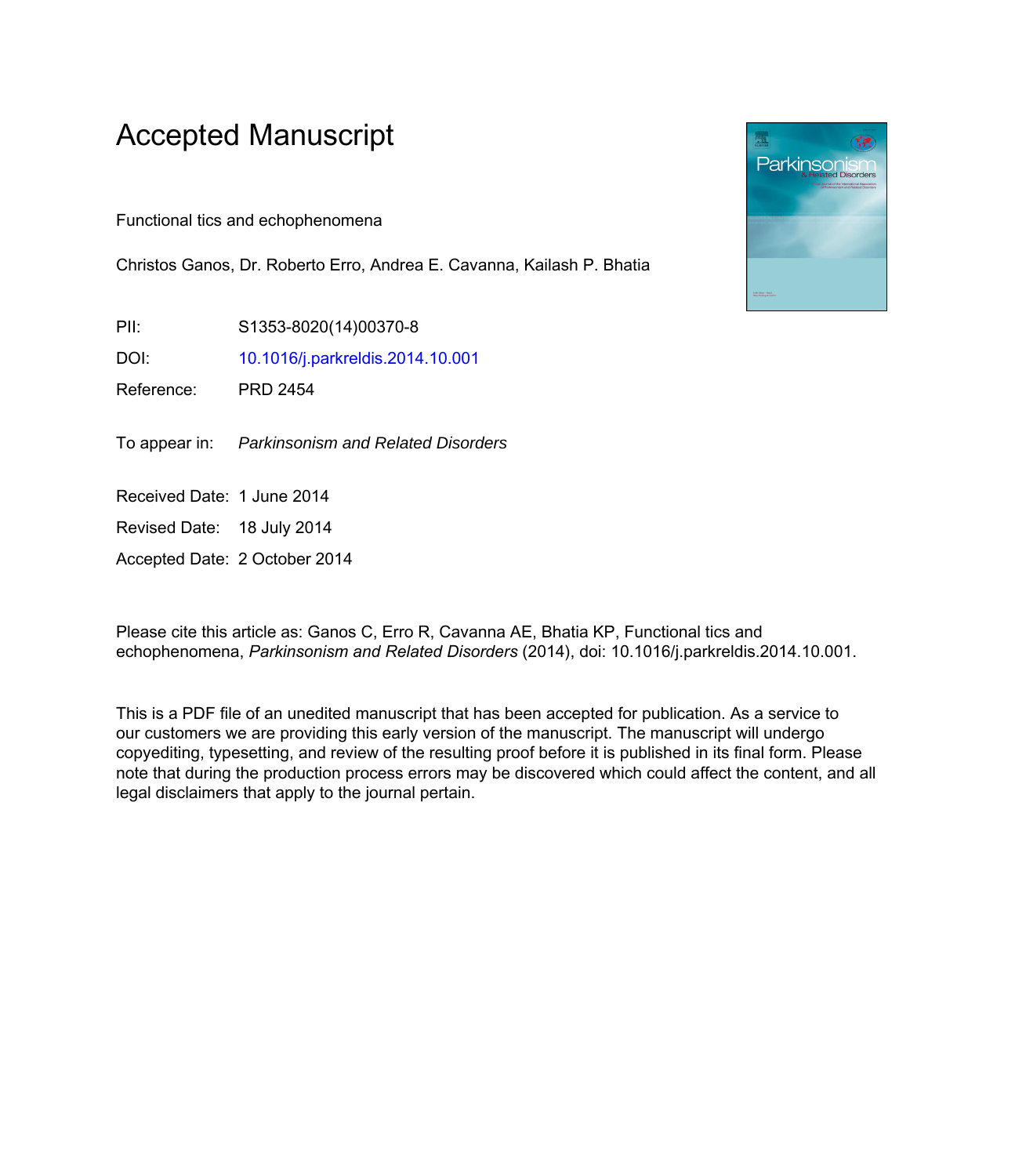## ACCEPTED MANUSCRIPT

#### **Functional tics and echophenomena**

Christos Ganos<sup>1,2</sup>, Roberto Erro<sup>1</sup>, Andrea E. Cavanna <sup>1,3,4</sup>, Kailash P. Bhatia<sup>1</sup>

<sup>1</sup> Sobell Department of Motor Neuroscience and Movement Disorders, UCL Institute of Neurology, University College London, London, United Kingdom <sup>2</sup> Department of Neurology, University Medical Center Hamburg-Eppendorf (UKE), Hamburg, Germany <sup>3</sup> Department of Neuropsychiatry, BSMHFT, and University of Birmingham, Birmingham,

United Kingdom

<sup>4</sup> School of Life and Health Sciences, Aston University, Birmingham, United Kingdom

#### **Correspondence to:**

The Neuropsychiatry, BSMHFT, and University of Birmingham, Birmingham<br>Kingdom<br>Kingdom<br>Iof Life and Health Sciences, Aston University, Birmingham, United Kingdom<br>pondence to:<br>Movement Disorders Group<br>Department of Motor Neu Dr. Christos Ganos Clinical Movement Disorders Group Sobell Department of Motor Neuroscience and Movement Disorders UCL Institute of Neurology Email: cganos@gmail.com

**Keywords**: Echophenomena; Functional (psychogenic) tic disorders; Gilles de la Tourette syndrome;

**Title character count: 51** 

**Manuscript word count: 794** 

**No conflicts of interest**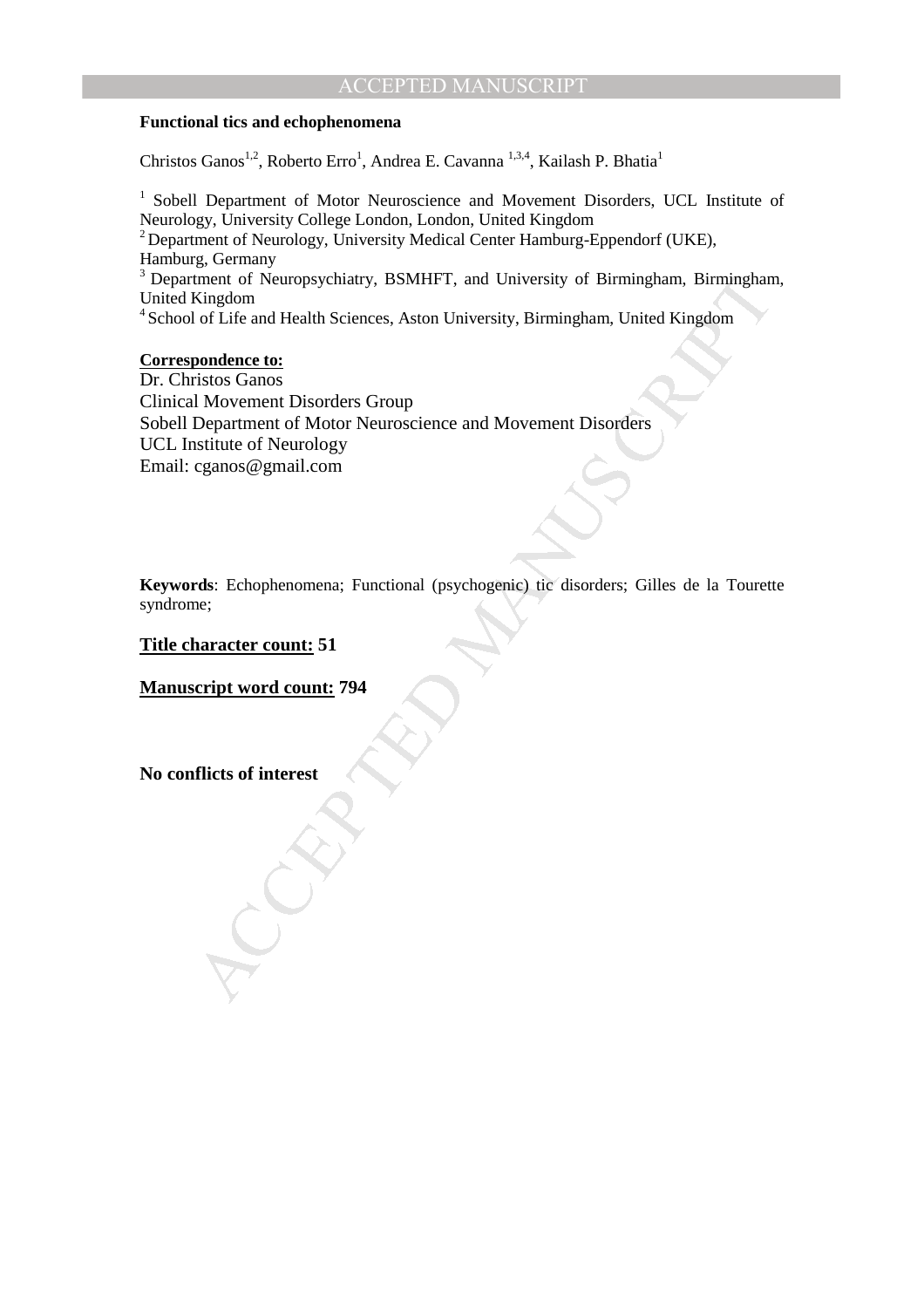#### **Main Text**

Echophenomena denote the stimulus-triggered repetition of actions (echopraxia) or sounds (echolalia). Gilles de la Tourette syndrome is the most commonly known neuropsychiatric syndrome associated with the presence of echophenomena. However, several other conditions, including the bizarre and less well-explored culture-specific startle syndromes (i.e., Latah, Jumping Frenchmen and Miryachit) may also present echophenomena [1, 2]. To date, there has been no report of echophenomena in functional movement disorders. Here we describe the case of a young female patient with a functional tic disorder and abnormal stimulus-triggered behaviours with striking echophenomena.

ons, including the bizarre and less well-explored culture-specific startle syndromes<br>tah, Jumping Frenchmen and Miryachit) may also present echophenomena [1, 2]. To<br>rere has been no report of echophenomena in functional mo This 18-year-old female developed jerky movements at the age of 16. The first episode was noted during a driving lesson, when she felt pain in her right arm, followed by uncontrollable jerky movements, which lasted for several minutes. A few weeks later, at nighttime, she again complained of pain in her right arm, and during that time the movements reappeared for several hours. Since then, she has been experiencing jerky movements in all parts of her body. She also developed an uncontrollable impulse to repeat other people's words or actions several times, for up to hours. This has been in fact her biggest problem as it has led to difficulties with her social life and academic performance. Further, she reported irregular episodes of right arm shaking during writing or carrying objects. There was no history of substance abuse and no history of attention-deficit hyperactivity or obsessive-compulsive disorder. The patient's younger sister was born with Down's syndrome. The rest of the family history with regard to neuropsychiatric conditions was unremarkable.

On clinical examination (segments shown in video), complex, brief and sudden jerky, but in their majority non-repetitive, tic-resembling movements were noted. Most of the movements interfered with the execution of voluntary actions leading to either exaggerated responses or action interruptions. Some, but not all movements were preceded by inner tension and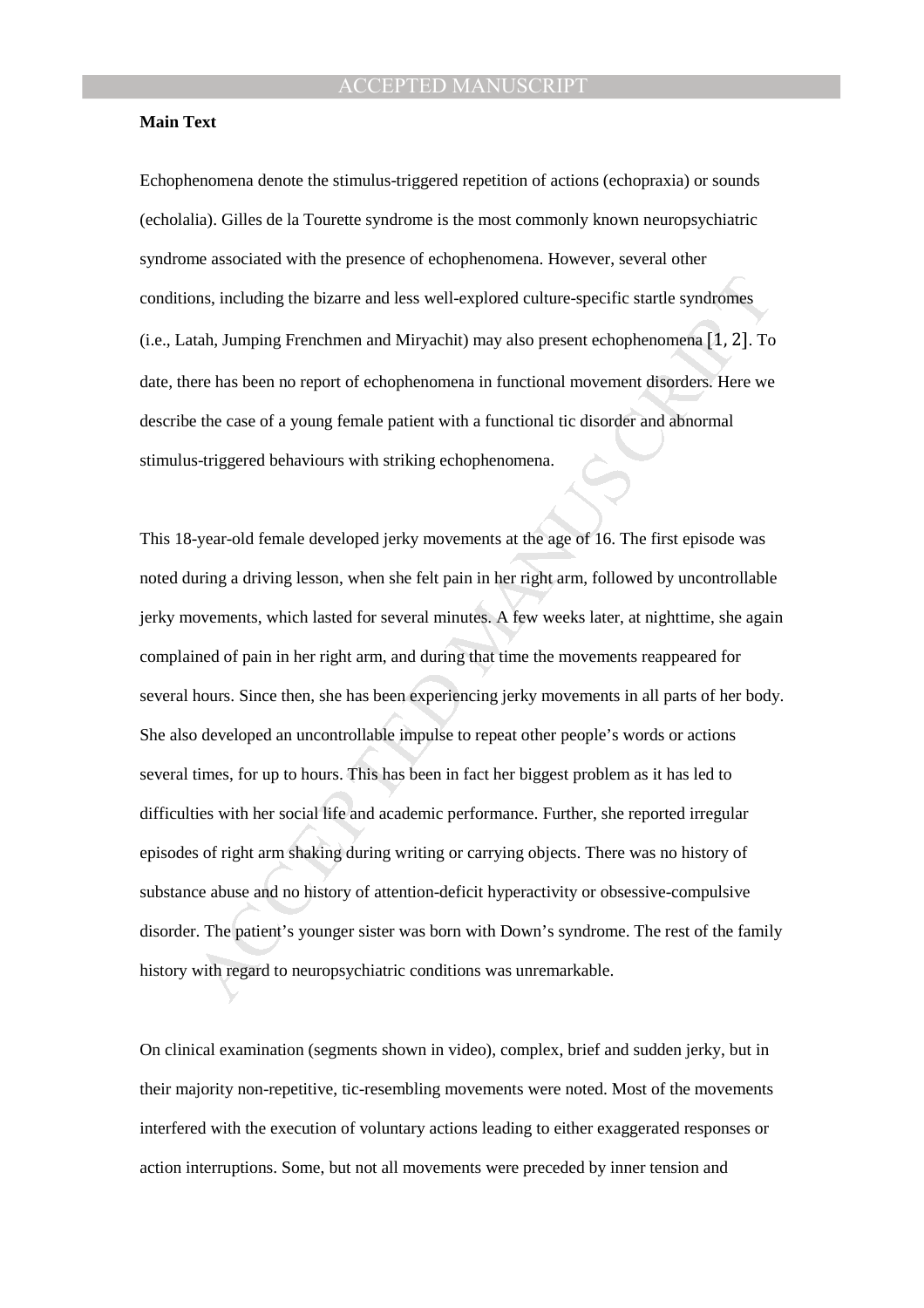## ACCEPTED MANUSCRIPT

although voluntary control reduced their severity and frequency, they could not be inhibited completely. In contrast, cognitive or emotional engagement led to their brief cessation. Startle responses were inconsistently exaggerated. Words, such as "no" or "caffeine", but also other words not embedded in a certain context triggered prolonged periods of echolalia. Similarly, sudden unforeseen actions of a third party would elicit echopraxia. Previous investigations for secondary causes of tic disorders (peripheral blood smear for acanthocytes; cranial MRI) were unrevealing.

unforeseen actions of a third party would elicit echopraxia. Previous investigations for<br>ty causes of tic disorders (peripheral blood smear for acanthocytes; cranial MRI) were<br>ting.<br><br>Enly, echophenomena were emphasized by Historically, echophenomena were emphasized by Georges Gilles de la Tourette, who considered them essential diagnostic features for his newly described disorder [3]. Subsequently, it became clear that echophenomena in early life constitute normal elements of healthy development, but their persistence or re-emergence at a later developmental stage may denote an underlying neuropsychiatric condition, including autism spectrum disorder, catatonia, speech disorders, as well as different types of dementia and (culture-bound) startlesyndromes [1, 2]. Interestingly, the latter group of syndromes, which is characterized by exaggerated spontaneous and startle-induced echophenomena, as well as irregular jerky movements resembling tics, shares some phenomenological features with the characteristics of the motor behaviour in our presented case here. However, the main complaint of our patient was not that of abnormal startle behaviour, as the movements she echoed were largely dependent on contextual embedment of stimuli and not their intensity. Also, other clinical features encountered in the culture-bound startle-syndromes, such as automatic obedience or further startle-induced abnormal motor behaviours (e.g. throwing objects) were not present here.

The manifestation of sudden, brief and uncontrollable jerky movements alongside the prominent presence of echophenomena, in the presence of normal early development and in the absence of cognitive decline or further neuropsychiatric features, in an adolescent, should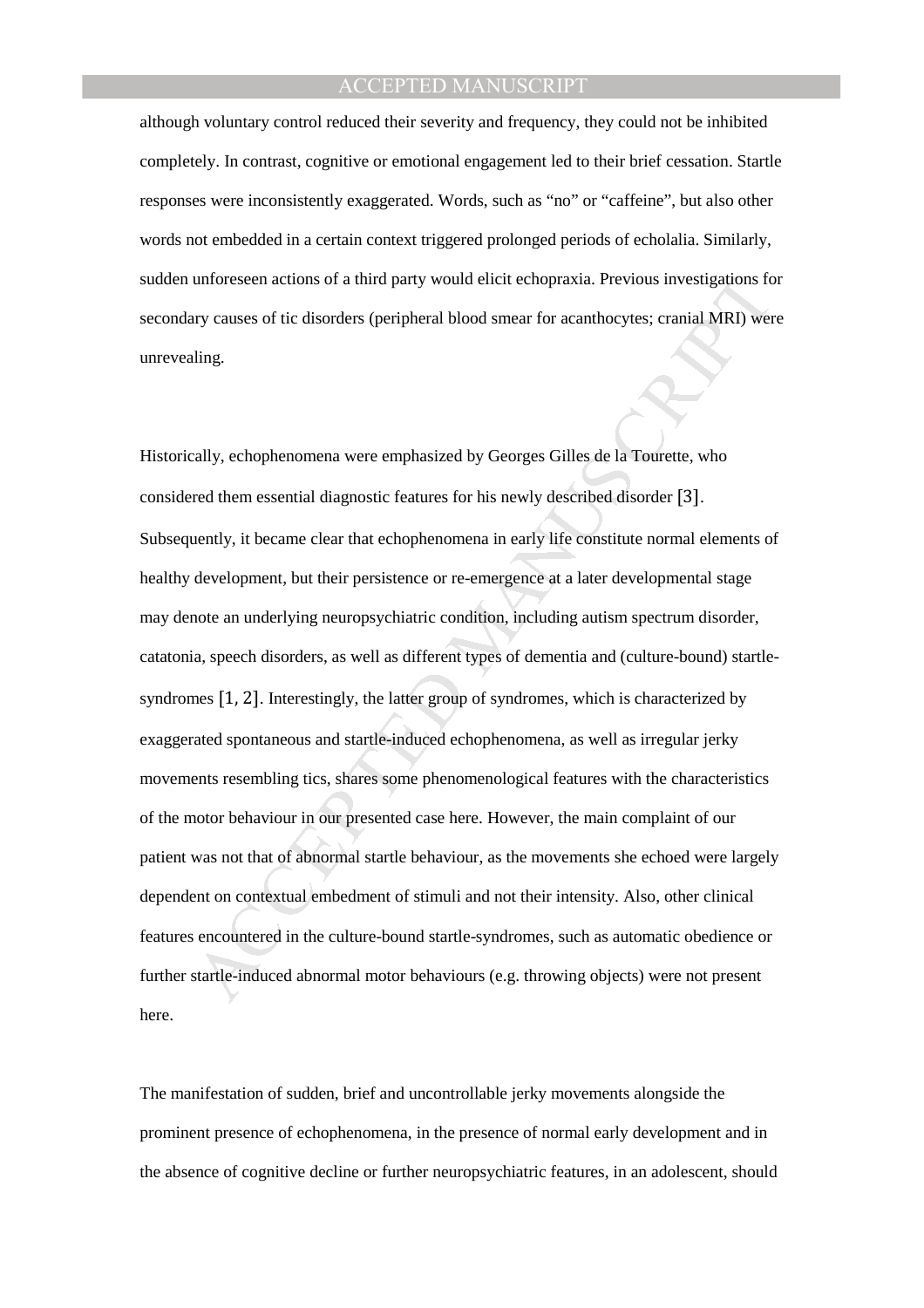## ACCEPTED MANUSCRIPT

prompt the consideration of a primary tic disorder. However, several clinical characteristics were not in favour of this. First, the onset of the movement disorder here was in late adolescence and was sudden, rather than insidious and during childhood, which is typical for primary tic disorders. Also, the presented movements were in their vast majority not repetitive and complex and in contrast to primary tics did not show the characteristic rostrocaudal distribution gradient. In addition, although most tics usually lessen during action execution, here most movements significantly interfered with voluntary actions. Further, although the jerky movements could not be completely voluntary inhibited, they were clearly distractible.

ive and complex and in contrast to primary tics did not show the characteristic rostro-<br>distribution gradient. In addition, although most ties usually lessen during action<br>on, here most movements significantly interfered w Taken together, the aforementioned features of the jerky movements were atypical for a primary tic disorder and alongside the reported episodic right arm tremor prompted the consideration of a functional (psychogenic) movement disorder. In fact, similar clinical features have been highlighted in a case-series of nine patients diagnosed with functional movement disorders resembling tics corroborating given diagnosis[4]. Of note, functional tic disorders are rare [4]. However, this case demonstrates that echophenomena may also be encountered in this context and widens the differential diagnosis of clinical presentations involving echophenomena across the neuropsychiatric spectrum of movement disorders.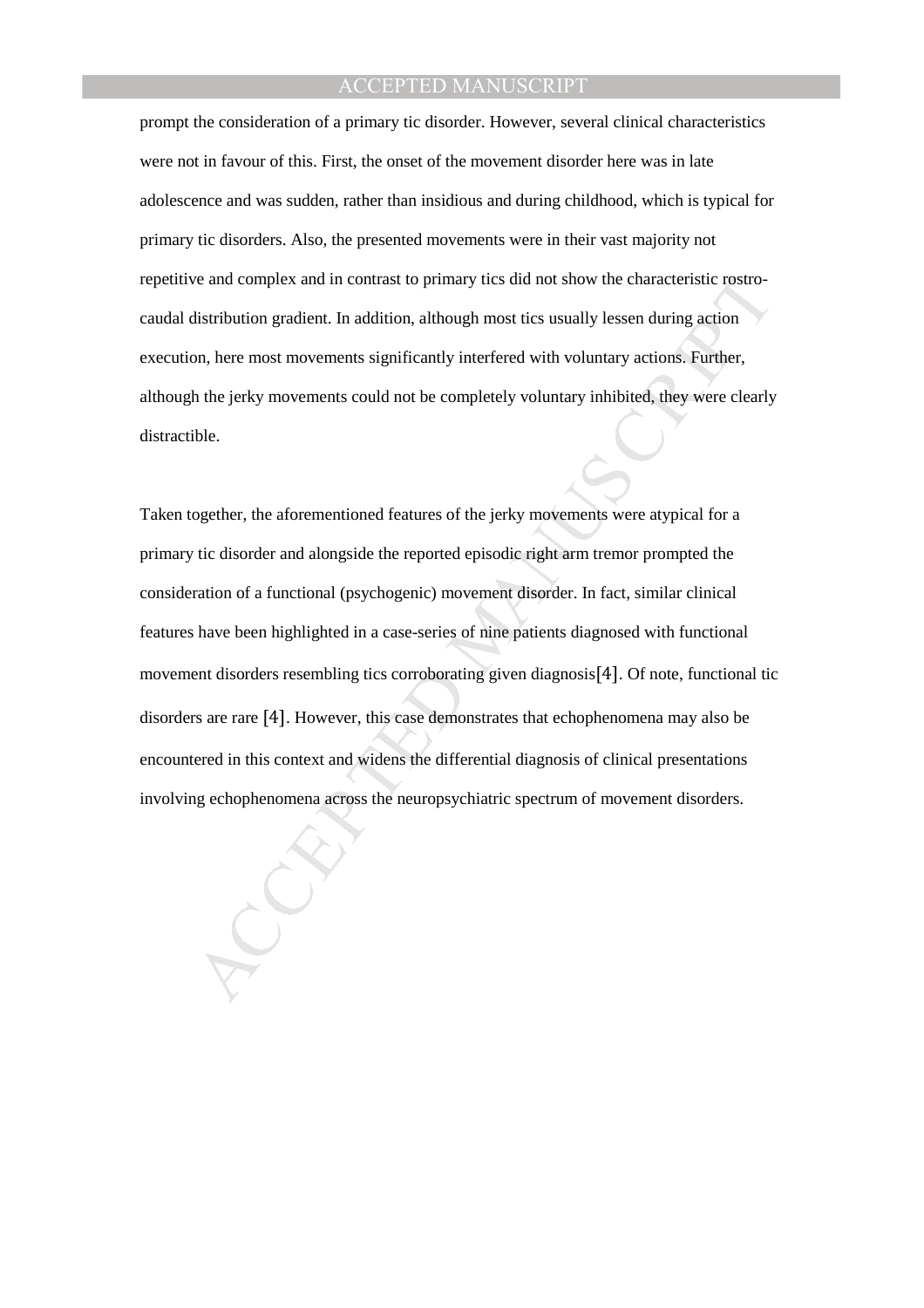## **Author Contributions**

A: Drafting/revising the manuscript for content, including medical writing for content. B: Acquisition of data. C: Study supervision or coordination.

CG; RE; AEC; KPB: ABC

MANUSCRIPT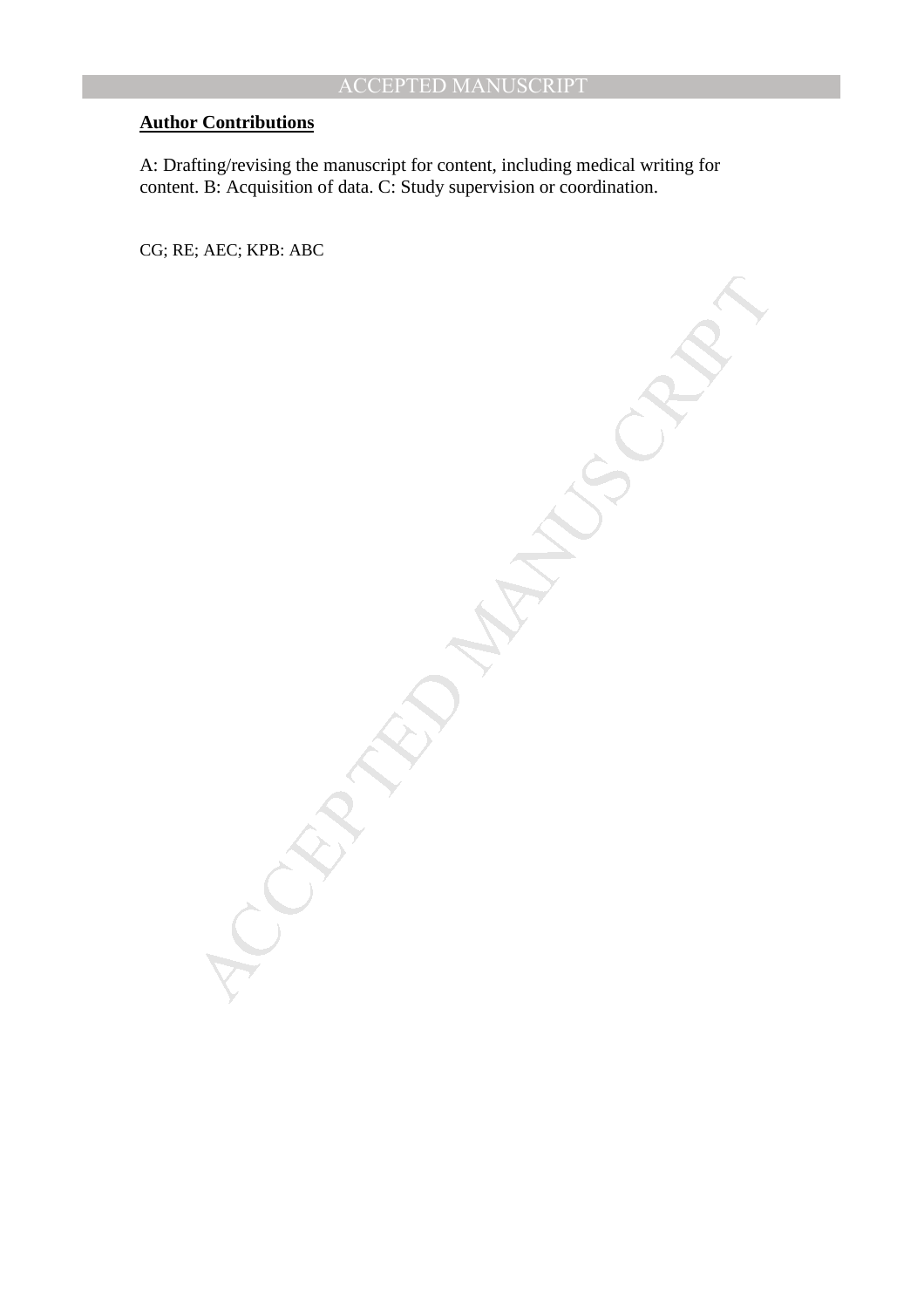#### **Financial Disclosures:**

#### Christos Ganos

Receives academic research support by the Deutsche Forschungsgemeinschaft (DFG; GA2031/1) and received commercial research support in form of travel grants by the Movement Disorders Society, Actelion, Ipsen, Pharm Allergan and Merz Pharmaceuticals.

#### Roberto Erro

Has been partly supported by COST Action BM1101 (reference: ECOST-STSM-BM1101-160913-035934

Andrea E. Cavanna Nil

#### Kailash P. Bhatia

Tharmaceuticals.<br>
The Erro<br>
Chromarthy supported by COST Action BM1101 (reference: ECOST-STSM-<br>
11-160913-035934<br>
1E. Cavanna<br>
1E. Cavanna<br>
1E. Cavanna<br>
1E. Cavanna<br>
2E. Cavanna<br>
2E. Cavanna<br>
2E. LLC: serves on the editori Funding for travel from GlaxoSmithKline, Orion Corporation, Ipsen, and Merz Pharmaceuticals, LLC; serves on the editorial boards of Movement Disorders and TherapeuticAdvances in Neurological Disorders; receives royalties from the publication of Oxford Specialist Handbook of Parkinson's Disease and Other Movement Disorders (Oxford University Press, 2008); received speaker honoraria from GlaxoSmithKline, Ipsen, Merz Pharmaceuticals, LLC, and Sun Pharmaceutical Industries Ltd.; personal compensation for scientific advisory board for GSK and Boehringer Ingelheim; received research support from Ipsen and from the Halley Stewart Trust through Dystonia Society UK , and the Wellcome Trust MRC strategic neurodegenerative disease initiative award ( Ref. number WT089698), a grant from the Dystonia Coalition and a grant from Parkinson's UK ( Ref. number G-1009).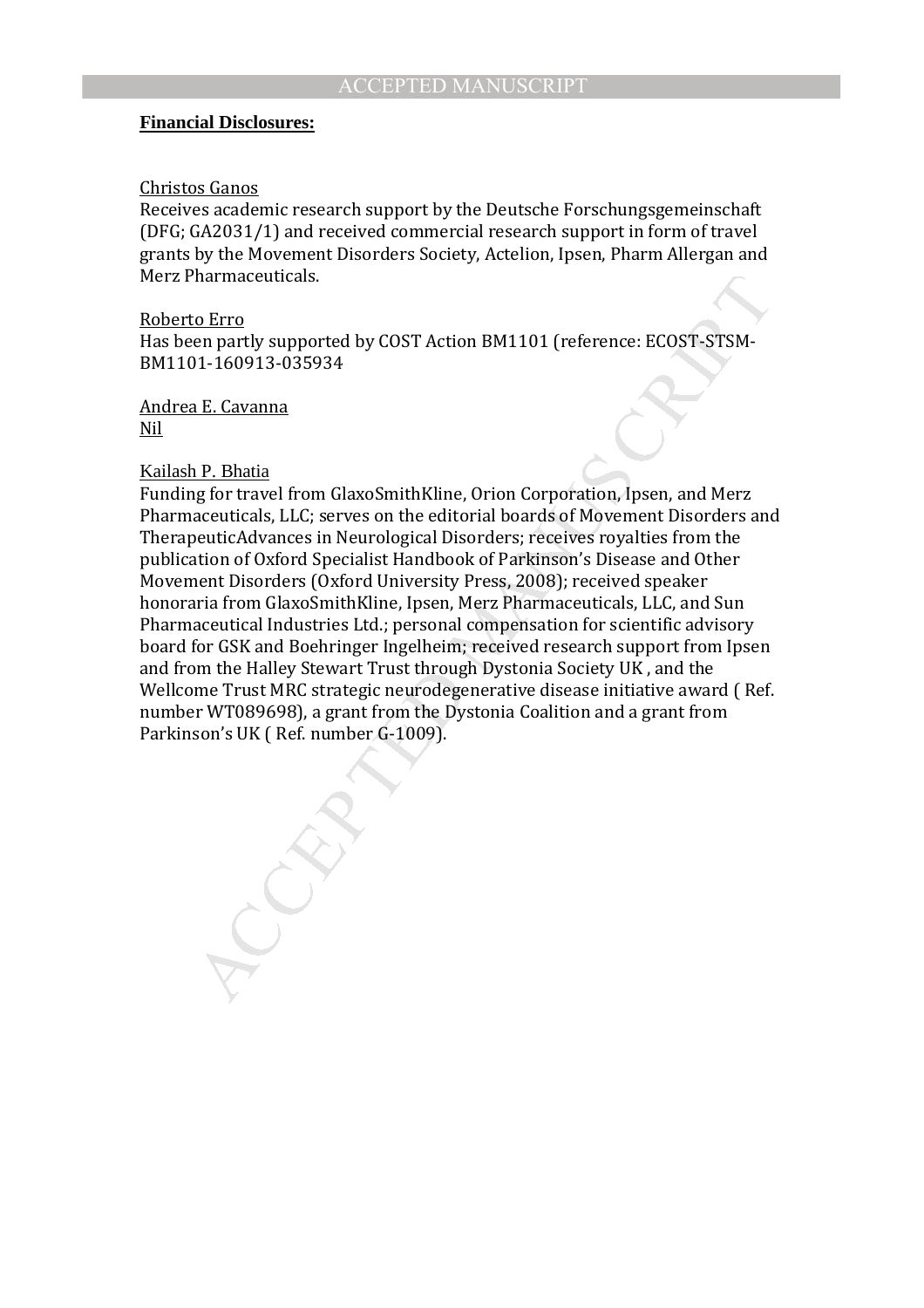#### **Video 1**

Neurological examination. A. Spontaneous jerky and on occasion patterned movements of the upper body interfering with normal action execution on finger tapping. Also, palilalia (repetition of number "ninety-nine") during loud counting. B. Exaggerated stimulus-triggered repetition of hand clapping and foot tapping. C. Bouts of echolalia, self-triggered with the word "no", and triggered by the voice of the patient's mother for the words "Christmas" and "Icecream". D. Stimulus triggered echopraxia with sudden arm elevation following the examiners movement; startle-akin response on hand clapping with immediate repetition; delayed and exaggerated imitation of examiners right arm movement during stance. E. Unusual jerky movements during gait.

MANUSCRIPT